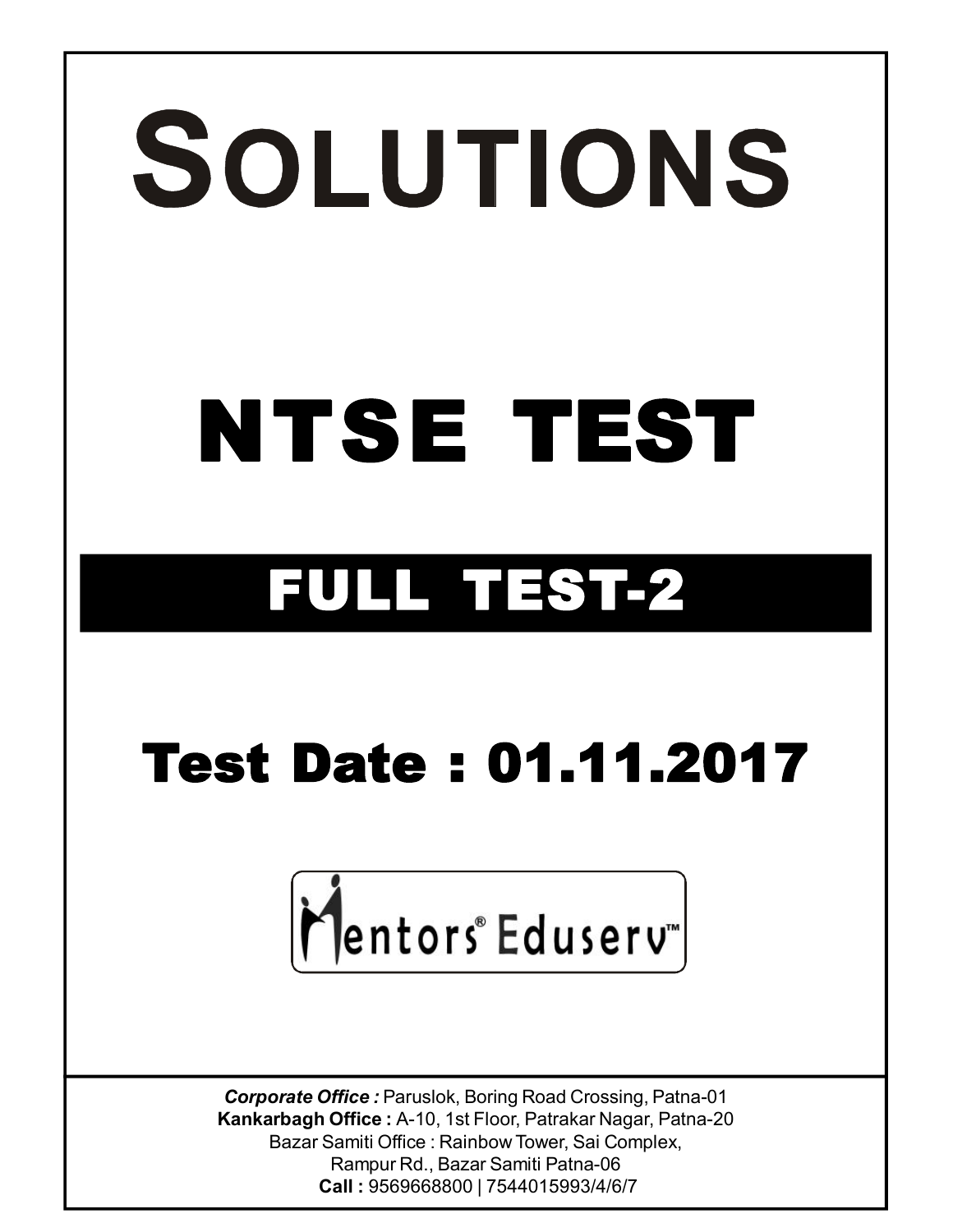|           | IML MDILII I   |           |           |         |           |     |     |  |           |     |     |         |           |
|-----------|----------------|-----------|-----------|---------|-----------|-----|-----|--|-----------|-----|-----|---------|-----------|
| 1.        | (A)            | 2.        | (C)       |         | 3. (D)    | 4.  | (B) |  | 5. $(B)$  | 6.  | (C) | 7.      | (A)       |
| 8.        | (C)            | 9.        | (C)       |         | 10. $(A)$ | 11. | (C) |  | 12. $(A)$ | 13. | (A) |         | 14. $(C)$ |
| 15.       | (D)            | 16.       | (B)       |         | 17. $(B)$ | 18. | (D) |  | 19. $(C)$ | 20. | (D) | 21.     | (B)       |
| 22. $(C)$ |                | 23.       | (B)       | 24. (B) |           | 25. | (C) |  | 26. (B)   | 27. | (A) | 28.     | (A)       |
| 29. (C)   |                | 30. $(A)$ |           | 31. (B) |           | 32. | (D) |  | 33. (C)   | 34. | (B) | 35. (D) |           |
| 36.       | (B)            | 37. (B)   |           |         | 38. (D)   | 39. | (A) |  | 40. (A)   | 41. | (D) | 42. (C) |           |
|           | 43. (D)        | 44. (D)   |           |         | 45. (C)   | 46. | (D) |  | 47. (B)   | 48. | (A) | 49. (B) |           |
|           | 50. $(D)$      |           |           |         |           |     |     |  |           |     |     |         |           |
|           | <b>ENGLISH</b> |           |           |         |           |     |     |  |           |     |     |         |           |
| 51. $(A)$ |                | 52. (B)   |           |         | 53. (B)   | 54. | (B) |  | 55. (B)   | 56. | (B) | 57. (B) |           |
| 58.       | (B)            |           | 59. (D)   |         | 60. $(C)$ | 61. | (A) |  | 62. $(B)$ | 63. | (B) | 64. (B) |           |
| 65. (B)   |                |           | 66. (A)   |         | 67. $(D)$ | 68. | (D) |  | 69. $(D)$ | 70. | (A) |         | 71. $(C)$ |
| 72. (A)   |                |           | 73. $(C)$ | 74. (A) |           | 75. | (D) |  | 76. (B)   | 77. | (D) | 78. (B) |           |
|           | 79. (D)        | 80. (C)   |           | 81. (A) |           | 82. | (C) |  | 83. (B)   | 84. | (A) | 85. (A) |           |
|           | 86. (D)        | 87. (C)   |           |         | 88. (D)   | 89. | (C) |  | 90. (B)   | 91. | (B) | 92. (D) |           |
|           | 93. $(C)$      |           | 94. (B)   | 95. (A) |           | 96. | (D) |  | 97. (D)   | 98. | (C) | 99. (B) |           |
|           | 100. $(A)$     |           |           |         |           |     |     |  |           |     |     |         |           |

**MENTAL ABILITY**

### **PHYSICS**

**101. (C)**

e  $v_e \propto \frac{1}{\tau}$  $\propto \frac{1}{\sqrt{r}}$  where r is position of body from the surface.  $1 - \frac{12}{2}$ 2 V '1  $v_1$   $r_2$  /7R + R /8R v<sub>2</sub>  $\forall$ r<sub>1</sub>  $\forall$  R  $\forall$  R  $=\sqrt{\frac{r_2}{r_1}}=\sqrt{\frac{7R+R}{R}}=$ e 2  $\frac{V_e}{V} = 2\sqrt{2}$ v  $\therefore \frac{e}{e} = 2$ on  $V_2 = \frac{v_e}{2}$  $V_2 = \frac{V}{I}$  $2\sqrt{2}$  $=$ **102. (D)** Total distance =  $130 + 120 = 250$  m Relative velocity =  $30 - (-20) = 50$  m/s Hence rel  $t = \frac{\text{Total distance}}{\text{.}} = \frac{250}{\text{.}} = 5 \text{ sec}.$  $v_{\rm rel}$  50  $=\frac{10 \text{tan } \theta \cdot \theta \cdot \theta \cdot \theta}{50} = \frac{200}{50} = \frac{1}{2}$ 

**103. (C)**

$$
E=\frac{1}{2}mv^2 \quad - (I)
$$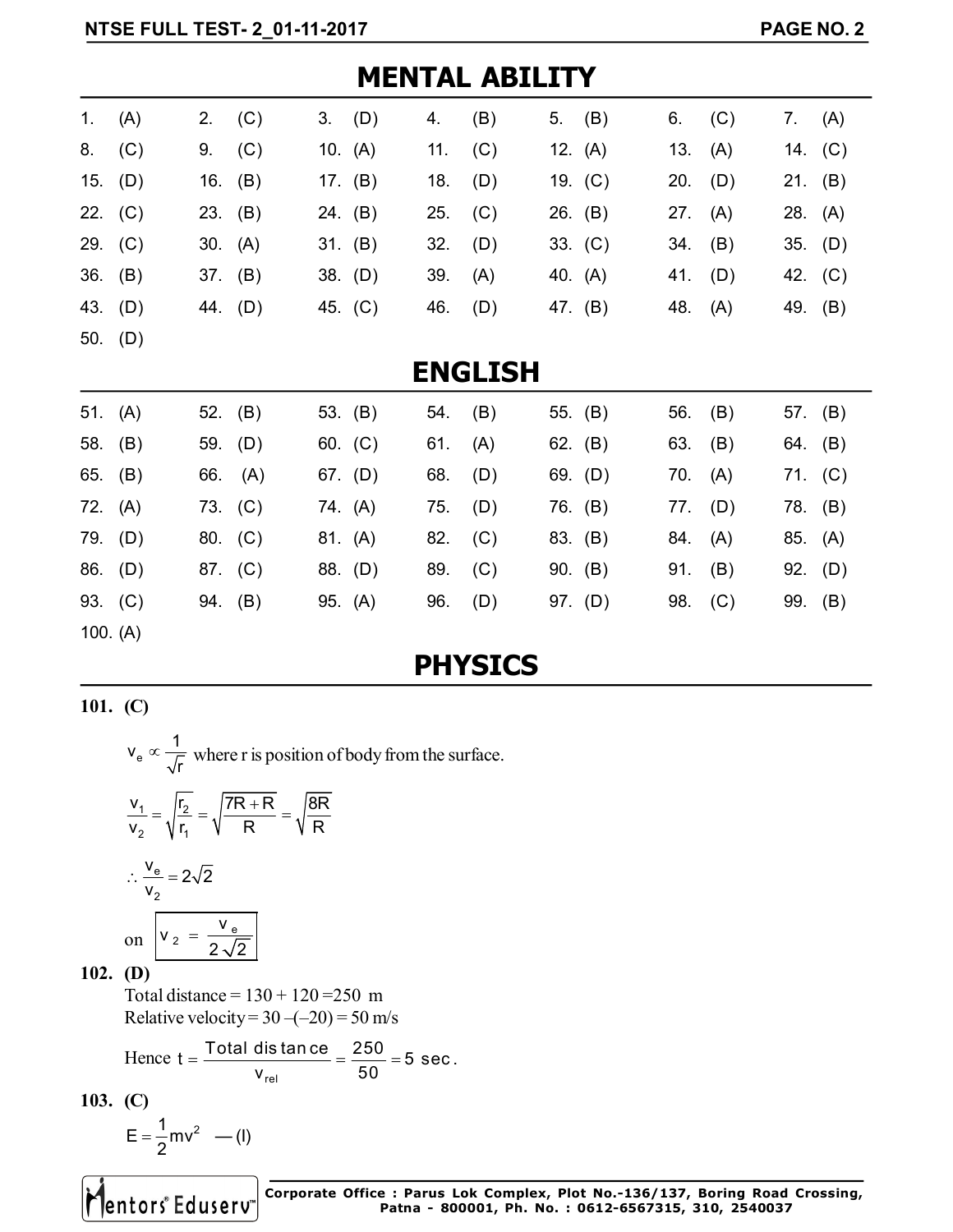Now 
$$
v' = (v + 2)
$$
 m/s  
\nNow  $E' = 2E = \frac{1}{2} m(v')^2$   
\n $= \frac{1}{2} m(v + 2)^2$  - (II)  
\nFrom (I) & (II)  
\n $2.\frac{1}{2} mv^2 = \frac{1}{2} m(v + 2)^2$  or  $2v^2 = (v + 2)^2$   
\nor  $v + 2 = \sqrt{2} v$  or  $(\sqrt{2} - 1)v = 2$   
\nor  $v = (2 + 2\sqrt{2}) m/s$ 

$$
104. (B)
$$

$$
m = \frac{-v}{u} = -5
$$
  
\n
$$
\therefore v = 5u
$$
  
\n
$$
\frac{1}{v} + \frac{1}{u} = \frac{1}{f}
$$
  
\n
$$
\Rightarrow -\frac{1}{5u} - \frac{1}{u} = -\frac{1}{10}
$$
  
\n
$$
\Rightarrow -\frac{6}{5u} = -\frac{1}{10}
$$
  
\n
$$
\therefore u = 12 \text{ cm}
$$

$$
105. (B)
$$

$$
F = \frac{1}{4\pi \epsilon_0} \frac{q^2}{r^2}
$$
  
0.1 =  $\frac{(9 \times 10^9)(q^2)}{(0.96)^2} \Rightarrow q = \frac{0.96}{3} \times 10^{-5}$   
= n (1.6 x 10<sup>-19</sup>)  
n = 2 x 10<sup>13</sup>

#### **106. (A)**

Volume is same in both cases

$$
V = A'L' = AL
$$
\n
$$
\frac{A'}{A} = \frac{L}{L'} = \frac{L}{L} = 2
$$
\n
$$
\therefore A' = 2A
$$
\n
$$
\therefore \frac{R'}{R} = \frac{\rho \frac{L'}{A'}}{\rho \frac{L}{A}} = \frac{L'}{L} \cdot \frac{A}{A'} = \frac{1}{2} \times \frac{1}{2} = \frac{1}{4}
$$

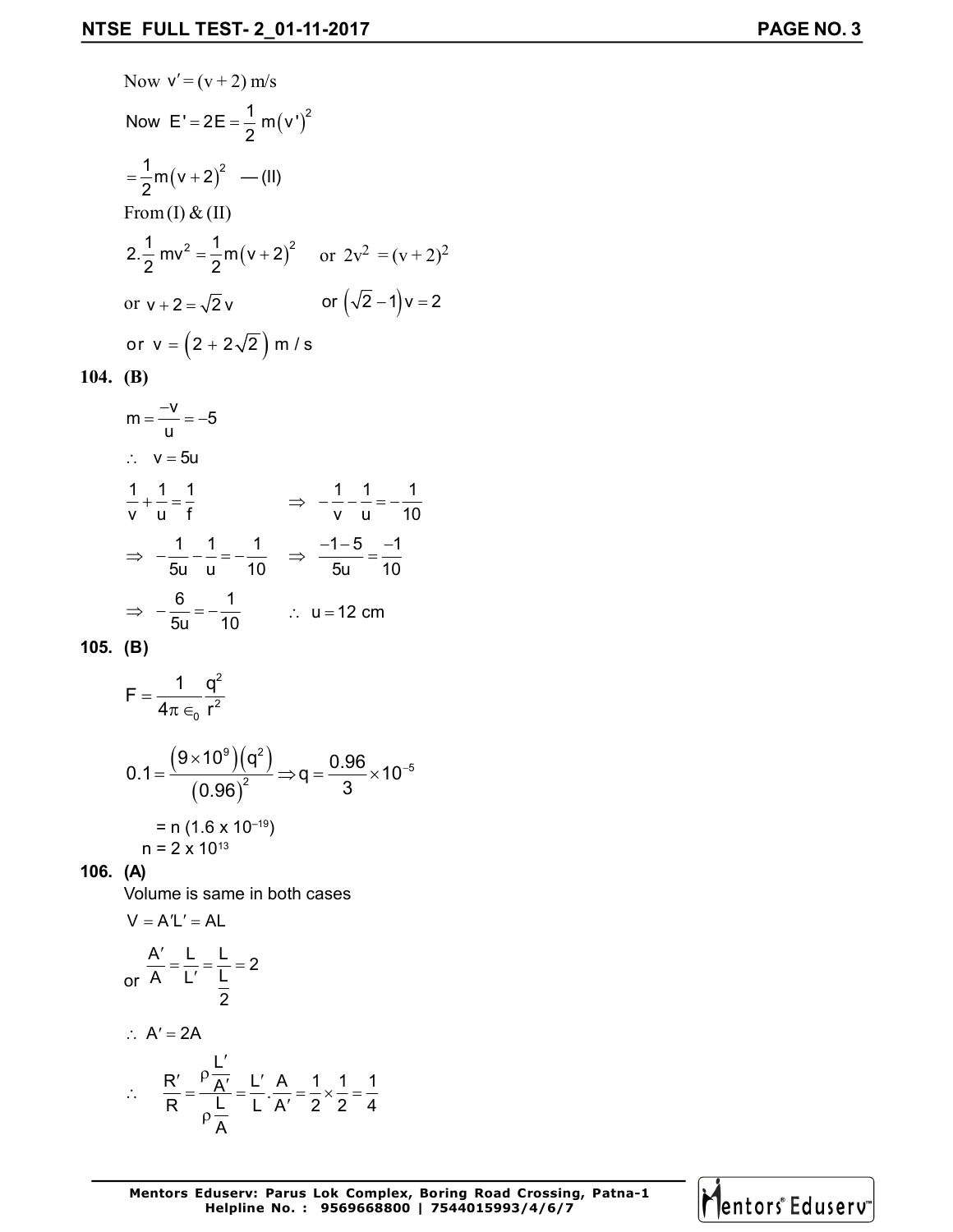$$
\therefore \text{ %change} = \frac{R - R'}{R} \times 100 = \frac{3}{4} \times 100 = 75\%
$$
  
**107. (C)**  
Conceptual.  
**108. (B)**  

$$
qvB = \frac{mv^2}{r}
$$
  

$$
\therefore r = \frac{mv}{qB}
$$

or B = 
$$
\frac{mv}{qr}
$$
 =  $\frac{9.1 \times 10^{-31} \times 10^6}{1.6 \times 10^{-19} \times 0.1}$  = 5.6 × 10<sup>-5</sup> T.

**109. (C)**

$$
I = \frac{(n-2m)E}{nr+R} = \frac{(4-2).E}{4 \times \frac{1}{4} + 1} = \frac{2E}{2} A = 1.5A
$$

**110. (C)**

$$
\begin{array}{c}\n\mathsf{B} \\
\uparrow \\
\downarrow \\
2\,\mathsf{g}\n\end{array}\n\quad \mathsf{kx} < 2\mathsf{g}
$$

For liquid

$$
\bigoplus_{\substack{m \text{mod} \\ N}}^{N'} N' \ge mg
$$

hence (C) is correct

**111. (C)**

$$
\sin i_c = \frac{1}{\mu} = \frac{2}{3} = \cos 48^\circ = \sin 42^\circ
$$

**112. (C)**

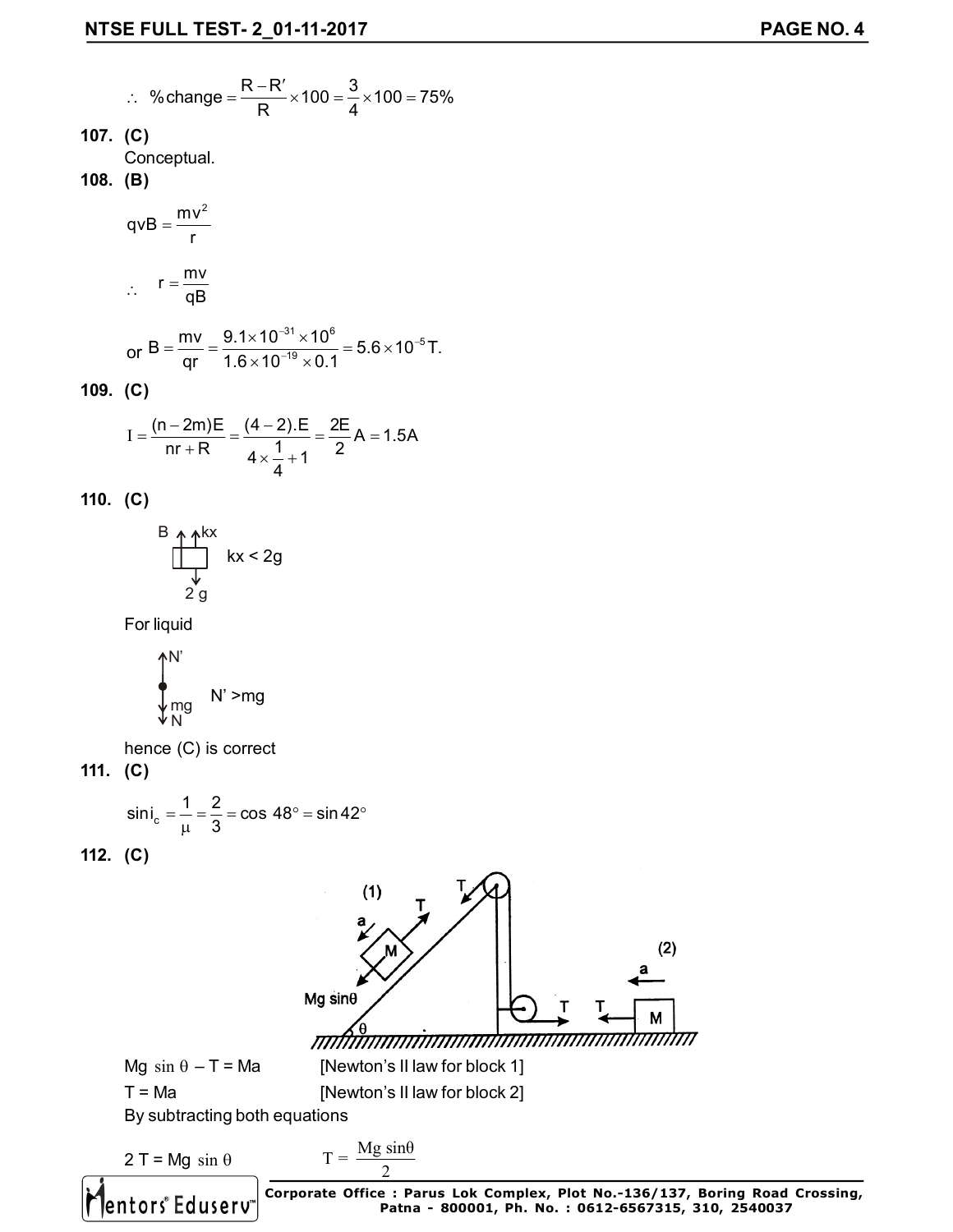lentors® Eduserv™

#### **113. (A)**

The time taken by the stone to reach the lake

$$
t_1 = \sqrt{\left(\frac{2h}{g}\right)} = \sqrt{\left(\frac{2 \times 500}{10}\right)} = 10 \text{ sec (Using } h = ut + \frac{1}{2}gt^2)
$$

Now time taken by sound from lake to the man

$$
t_2 = \frac{h}{v} = \frac{500}{340} = 1.5 \text{ sec}
$$

⇒ Total time =  $t_1 + t_2 = 10 + 1.5 = 11.5$  sec.

## **CHEMISTRY**

#### **114. (B)**

3-chloro-2, 3-dimethyl pentane contains all the four 1°, 2°, 3° and 4° carbon atoms.

$$
\begin{array}{ccccc}\n & 1^{\circ} & 1^{\circ} & & \\
 & CH_3 & CH_3 & & \\
 & | & 14^{\circ} & 2^{\circ} & 1^{\circ} & \\
 CH_3\text{--CH}\text{--C}\text{--CH}_2\text{--CH}_3 & & \\
 1^{\circ} & 3^{\circ} & | & & \\
 & & & & \\
\end{array}
$$

3-chloro-2-3-dimethyl pentane

**115. (D)**

$$
H_3 \overset{\text{CH}_3}{C} - \overset{1}{C} - \overset{1}{C}H = \overset{1}{C}H_2
$$
\n
$$
CH_3
$$

IUPAC name =3, 3-dimethyl-1-butene.

#### **116. (D)**

1° carbon is attached to one carbon atom.

2° carbon is attached to two carbon atoms.

3° carbon is attached to three carbon atoms.

The hydrogen attached to 2° carbon atom are 2°.

$$
H_3^{\dagger}C - C^2 \begin{bmatrix} H & CH_3 \\ I_4 & I_5 \\ C & C \\ I & I \\ H & CH_3 \end{bmatrix}^{\dagger}H_3
$$

 $\therefore$  It has one 2° carbon atom and two 2° hydrogen atoms.

#### **117. (A)**

- (i)  $n = 4$ ,  $l = 1 \implies 4$  p orbital
- (ii)  $n = 4$ ,  $l = 0 \implies 4s$  orbital
- (iii)  $n = 3$ ,  $l = 2 \implies$  3d orbital
- (iv)  $n = 3$ ,  $l = 1 \implies 3p$  orbital

According to aufbau principle, energies of above mentioned orbitals are in the order of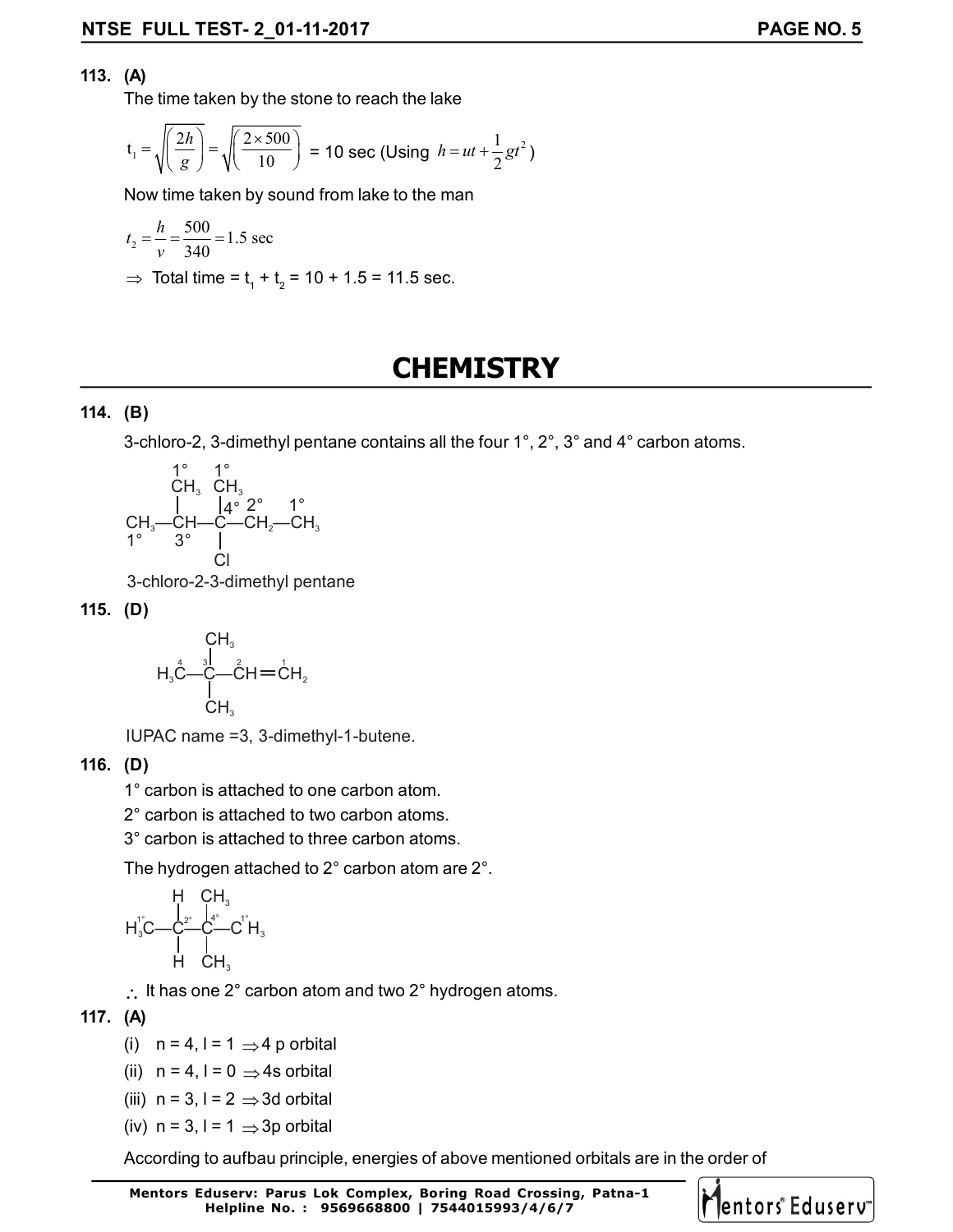#### **118. (A)**

Given, Atomic number of Rb,  $Z = 37$ 

Thus, its electronic configuration is [Kr] 5s<sup>1</sup>. Since the last electron or valence electron enter in 5s subshell.

So, the quantum numbers are  $n = 5$ ,  $l = 0$ , (for s orbital)  $m = 0$ 

 $(:. m = +1 to -1), s = +1/ 2$  or  $-1/ 2$ 

#### **119. (D)**

The balanced chemical reaction is

 $3 \textsf{BaCl}_2 + 2 \textsf{Na}_3 \textsf{PO}_4 {\longrightarrow} \textsf{Ba}_3 \big(\textsf{PO}_4\big)_2 + 6 \textsf{NaCl}_4$ 

In this reaction, 3 moles of BaCl<sub>2</sub> combines with 2 moles of Na<sub>3</sub>pO<sub>4</sub>. Hence, 0.5 mole of BaCl<sub>2</sub> require

 $3'$   $\sim$  4  $\frac{2}{3}$  × 0.5 = 0.33 mole of Na<sub>3</sub>PO<sub>4</sub>. 3  $\times$  0.5 = 0

Since available Na $_{3}$ PO $_{4}$  (0.2 mole) is less than required mole (0.33), it is the limiting reactant and would determine the amount of product Ba $_{_3}$  (PO $_{4})_{_2}$ .

 $\therefore$  2 moles of Na<sub>3</sub>PO<sub>4</sub> gives 1 mole Ba<sub>3</sub> (PO<sub>4</sub>)<sub>2</sub>

 $\therefore$  0.2 mole of Na<sub>3</sub>PO<sub>4</sub> would give  $\frac{1}{2}$  × 0.2 2  $\times$ = 0.1 mole Ba $_{3}$  (PO $_{4})_{2}$ 

#### **120. (A)**

 $2$ NaHCO<sub>3</sub>  $\longrightarrow$ Na<sub>2</sub>CO<sub>3</sub> + H<sub>2</sub>O + CO<sub>2</sub>(g)

| 2 mole      | 1 mole 1 mole 1 mole |  |                      |  |  |  |  |  |  |  |  |
|-------------|----------------------|--|----------------------|--|--|--|--|--|--|--|--|
|             | $1.806 \times 10$    |  |                      |  |  |  |  |  |  |  |  |
|             | $6.022 \times 10$    |  |                      |  |  |  |  |  |  |  |  |
| 6 mole      |                      |  | 3 mole 3 mole 3 mole |  |  |  |  |  |  |  |  |
| 6 x 84      |                      |  | $3 \times 22.4$      |  |  |  |  |  |  |  |  |
| $= 504$ gm. | $= 67.2 L$           |  |                      |  |  |  |  |  |  |  |  |

#### **121. (B)**

 $\mathsf{Na}_2\mathrm{CO}_3^-$  + 2HCl  $\longrightarrow$  2 NaCl + H $_2\mathrm{O}$  + CO $_2^{\phantom{\dag}}$  (g) 1 mole 2 mole 2 mole 1 mole

6 4  
\n
$$
\frac{6}{1} \qquad \frac{4}{2}
$$
\n6  
\n2 mole  
\n
$$
\downarrow
$$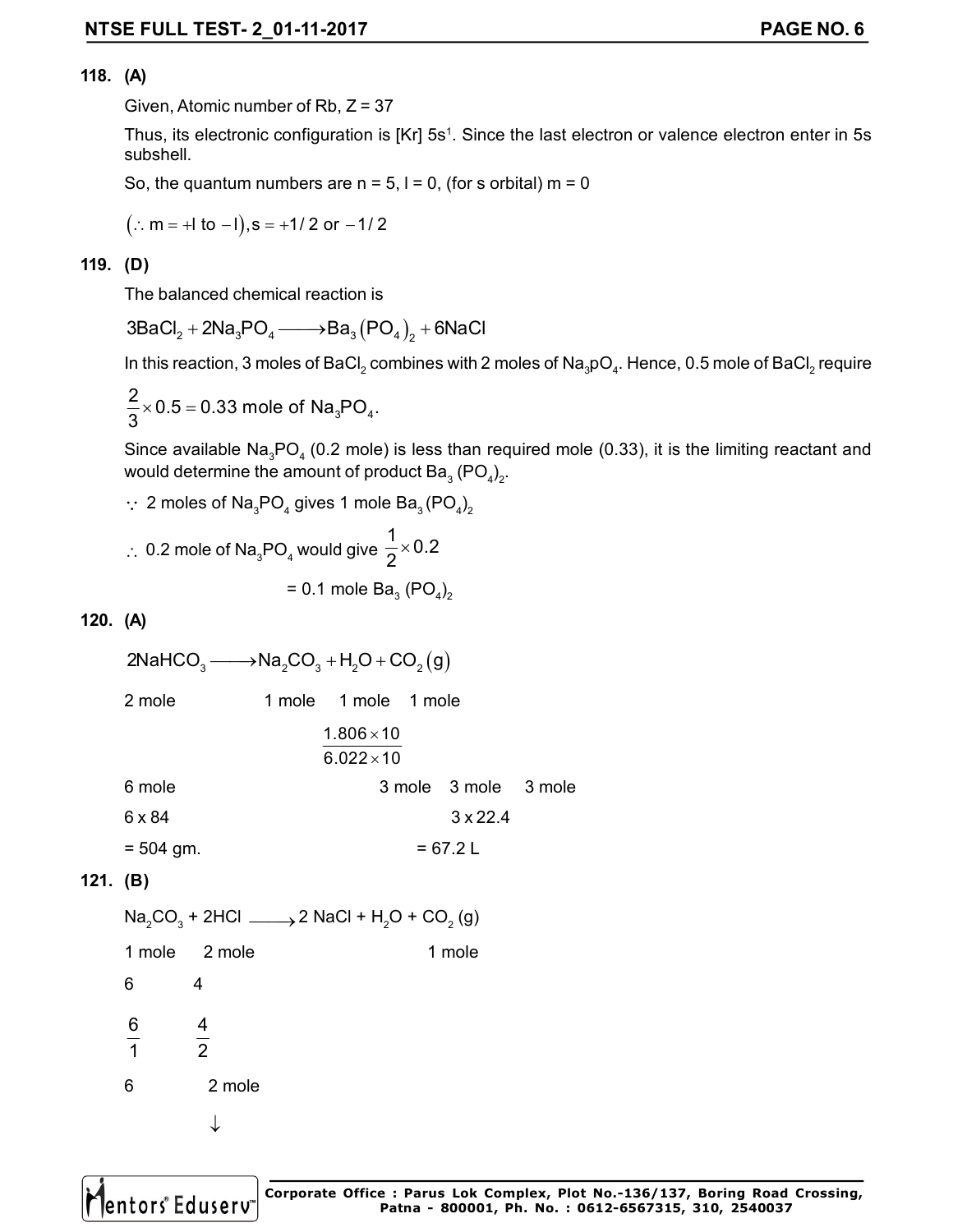Limiting Reagent

: HCl is the limiting Reagent.

So,

From 2 mole of HCl  $\,\_\_\_\,\,$  1 mole of CO $_2$  gas produced

$$
\therefore \text{ 4 mole } \text{`` } \longrightarrow \frac{4}{2} = 2 \text{ mole of CO}_2 \text{ gas}
$$

 $\downarrow$ 

i.e. 2 x 22.4 L

 $= 44.8 L$ 

#### **122. (A)**

Highly reactive elements are obtained by electrolysis.

#### **123. (C)**

Roasting removes volatile impurites like water vapours and converts sulphides into oxides.

 $2ZnS + O<sub>2</sub> \rightarrow 2ZnO + SO<sub>2</sub>$ 

**124. (B)**

Removal of impurities from ores is known as enrichment of ore or concentration of ore.

**125. (C)**

HCOOH is a monobasic acid.

**126. (A)**

 $\text{CO}_3^{-2} + \text{H}_2\text{O} \longrightarrow \text{HCO}_3^- + \text{OH}^-$ <br>Base Acid Acid Base

## **BIOLOGY**

#### **127. (C)**

Cytokinin delays senescense

- **128. (D)**
- **129. (B)**
- **130. (B)**
- **131. (B)**

Fungi are eukaryotic in nature.

**132. (A)**

Antibiotics are used either to kill or inhibit the growth of bacteria

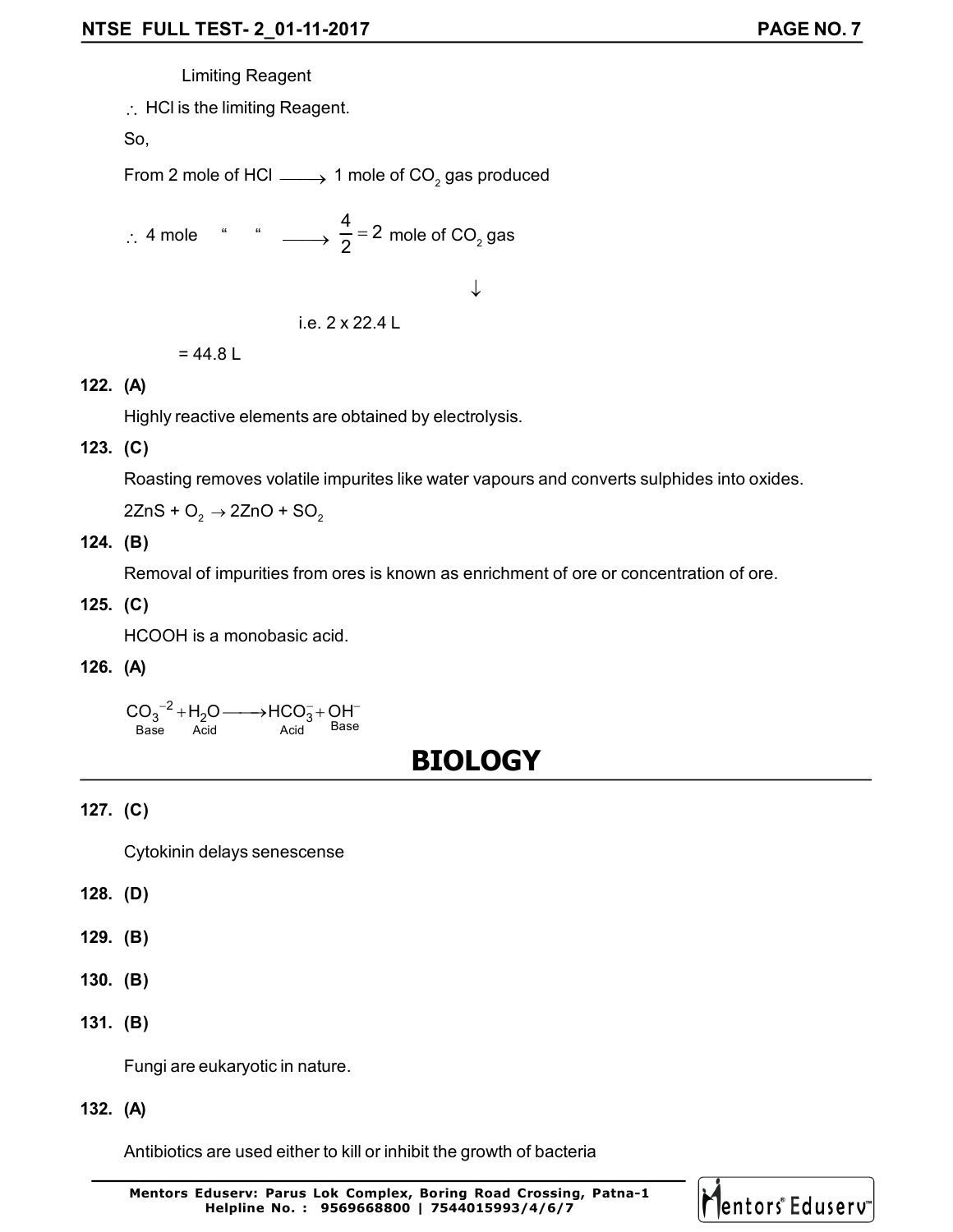- **133. (D)**
- **134. (A)**

Glucagon increases the level of blood glucose level.

- **135. (A)**
- **136. (C)**
- **137. (D)**
- **138. (B)**
- **139. (D)**
- **140. (A)**

## **MATHEMATICS**

- **141. (A)**
- **142. (B)**
- **143.**



$$
\alpha=50^{\circ}+30^{\circ}=80^{\circ}
$$

**Jentors** Eduserv

$$
\therefore \angle \text{CED} = 180 - (40^{\circ} + 80^{\circ}) = 60^{\circ}
$$

$$
\therefore \angle AED = 120^{\circ}, \text{ sin } 120 = \frac{\sqrt{3}}{2}
$$

**144.** Let P (m, 6) divides the line segment AB joining A (3,5) B in the ratio k : 1.



Applying section formula, we get the co-ordinates of P :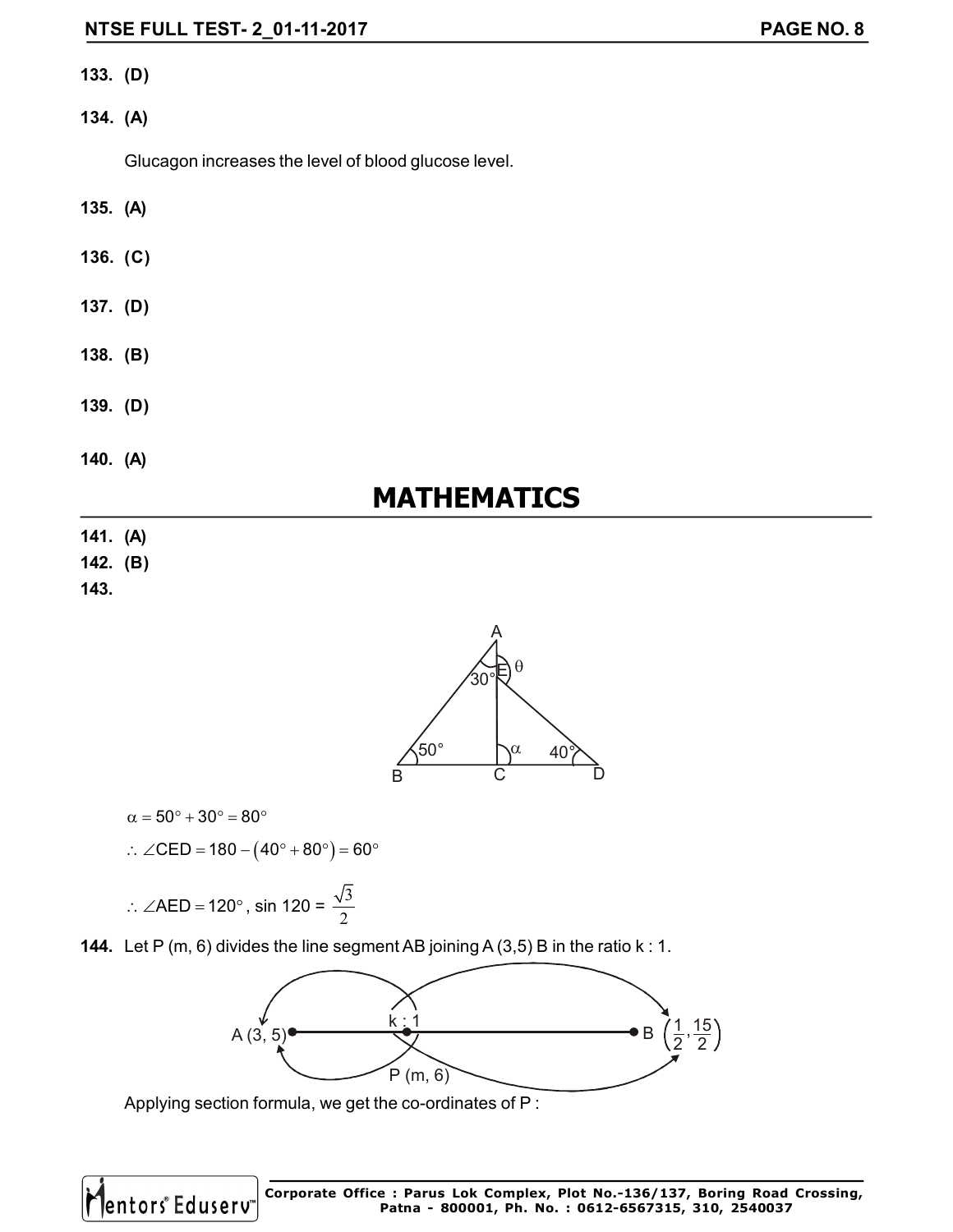$$
\left(\frac{\frac{1}{2}k+3\times1}{k+1}, \frac{\frac{15}{2}k+5\times1}{k+1}\right) = \left(\frac{k+6}{2(k+1)}, \frac{15k+10}{2(k+1)}\right)
$$
\n
$$
\text{But P (m, 6) = P\left(\frac{k+6}{2(k+1)}, \frac{15k+10}{2(k+1)}\right) \Rightarrow m = \frac{k+6}{2(k+1)} \text{ and also } \frac{15k+10}{2(k+1)} = 6
$$
\n
$$
\Rightarrow \frac{15k+10}{2(k+1)} = 6 \Rightarrow 15k+10 = 12(k+1)
$$
\n
$$
\Rightarrow 15k+10 = 12k+12 \Rightarrow 15k-12k = 12-10
$$
\n
$$
\Rightarrow 3k = 2 \qquad \Rightarrow k = \frac{2}{3}
$$
\n
$$
\text{Putting } k = \frac{2}{3} \text{ in the equation } m = \frac{k+6}{2(k+1)} \text{ we get :}
$$
\n
$$
m = \frac{\left(\frac{2}{3}+6\right)}{2\left(\frac{2}{3}+1\right)} = \frac{\left(\frac{2+18}{3}\right)}{2\left(\frac{2+3}{3}\right)} = \frac{20}{3} \times \frac{3}{10} = \frac{20}{10} \quad (\because k = \frac{2}{3})
$$
\n
$$
m = \frac{10 \times 2}{10} = 2
$$
\n
$$
\text{Required value of m is } 2 \Rightarrow m = 2,
$$
\n
$$
2m + 1 = 5
$$



$$
\frac{x+4}{2} = 1 \Rightarrow \boxed{x = -2}
$$
  

$$
\frac{y-1}{2} = 3 \Rightarrow \boxed{y = 7} \qquad \therefore \text{ Other end } = (-2, 7)
$$

**146.**

**145.**



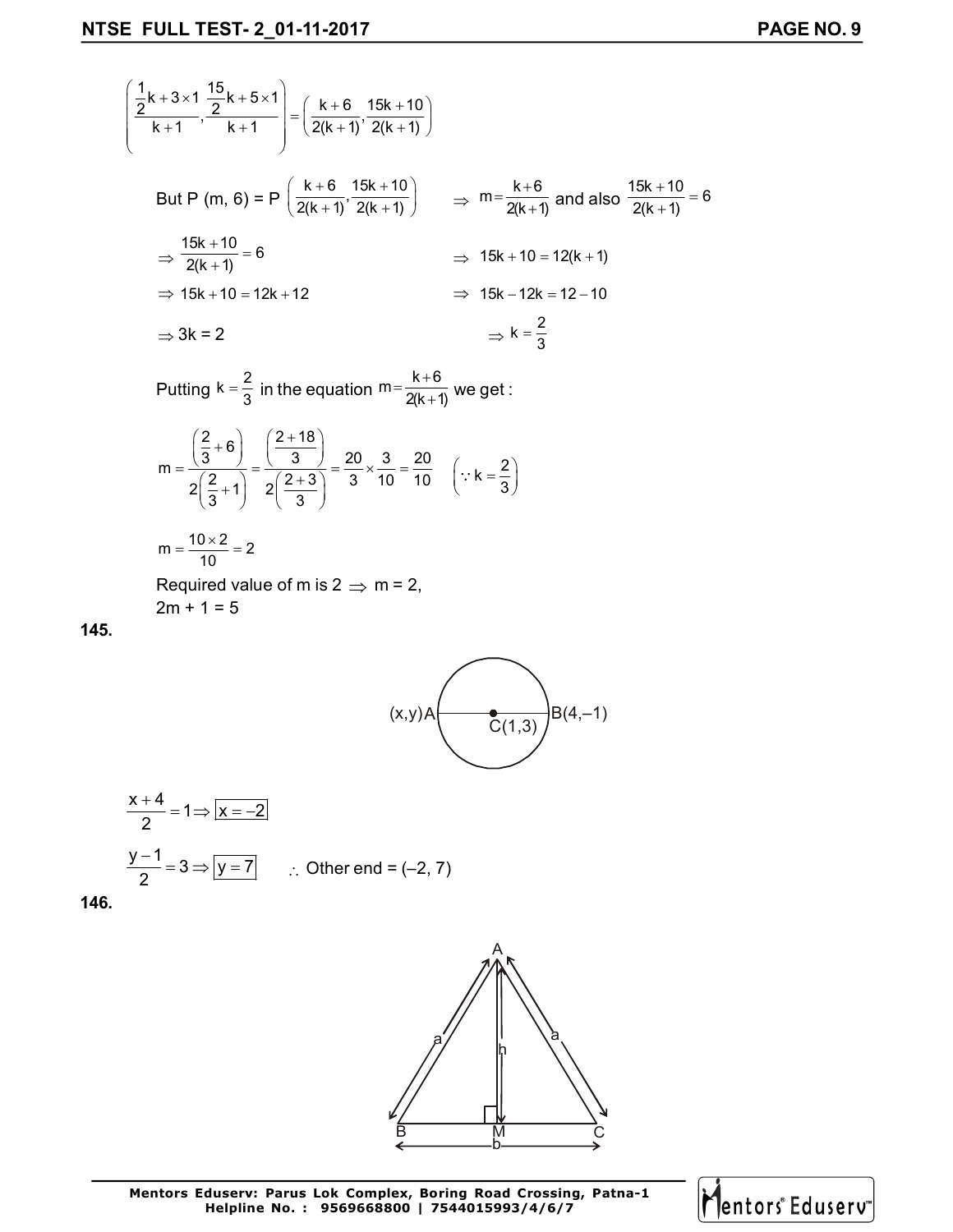Perimeter =  $2a + b$ 

 $BM = b/2$  $(b/2)^{2}$  $a^2 = (b / 2)^2 + h^2 \Rightarrow h = \sqrt{a^2 - \frac{b^2}{4}}$ 4  $= (b/2)^2 + h^2 \Rightarrow h = \sqrt{a^2 - \frac{b^2}{4}} = \frac{\sqrt{4a^2 - b^2}}{2}$ 2  $=\frac{\sqrt{4a^2-1}}{2}$ Area ( $\triangle ABC$ ) =  $\frac{1}{2}$ .b.  $\frac{\sqrt{4a^2-b^2}}{2}$ 2 2 ∴ Area ( $\triangle ABC$ ) =  $\frac{1}{2}$  b.  $\frac{\sqrt{4a^2-1}}{2}$  $\frac{1}{4}$ b.  $\sqrt{4a^2-b^2}$ 4 = — b. √4a<sup>2</sup> – ł **147.**  $x + y = a$  —(I),  $xy = b$  —(II)  $(xy)^{r}$  $3 \sqrt{3}$ 3  $\frac{3}{2}$   $\frac{3}{2}$   $\frac{3}{2}$ 1 1  $x^3 + y^3$  $x^3$  y<sup>3</sup> (xy  $\therefore \frac{1}{3} + \frac{1}{3} = \frac{x^3 + y^3}{(x - y)^3} = \frac{(x + y)^3 - 3xy(x + y)}{x^3}$ (xy) 3 3  $(x + y)$ <sup>o</sup> – 3xy (x + y ) xy  $+$  y) $\degree$   $-$  3xy ( x +  $\degree$  $=$ 3 3  $a^3 - 3ab$ b  $=\frac{a^3-1}{b}$ 3  $\frac{1}{a^3} + \frac{1}{b^3} = \frac{a^3 - 3ab}{b^3}$  Ans.  $\Rightarrow \frac{1}{3} + \frac{1}{3} = \frac{a^3 - b^3}{1}$ 

**148.**



Ar 
$$
(\triangle xyz)
$$
 =  $\frac{1}{2}$  2a.b = ab  
Ar (rectangle ABCD) = 4ab

 $x^3$  y<sup>3</sup> b<sup>3</sup>

$$
\therefore \text{ Ratio of Area} = \frac{1}{4}
$$

149. Given, 
$$
a+1=b+2=c+3=d+4=a+b+c+d+5
$$

Now, a+1=a+b+c+d+5

b+2=a+b+c+d+5

```
c+3=a+b+c+d+5
```
d+4=a+b+c+d+5

Add all the above equations, we get

(a+b+c+d)+(1+2+3+4)=4a+4b+4c+4d+20

10=3a+3b+3c+3d+20

10–20=3(a+b+c+d)

 $-10=3(a+b+c+d)$ 

$$
-\frac{10}{3} = a+b+c+d
$$

lentors<sup>®</sup> Eduserv®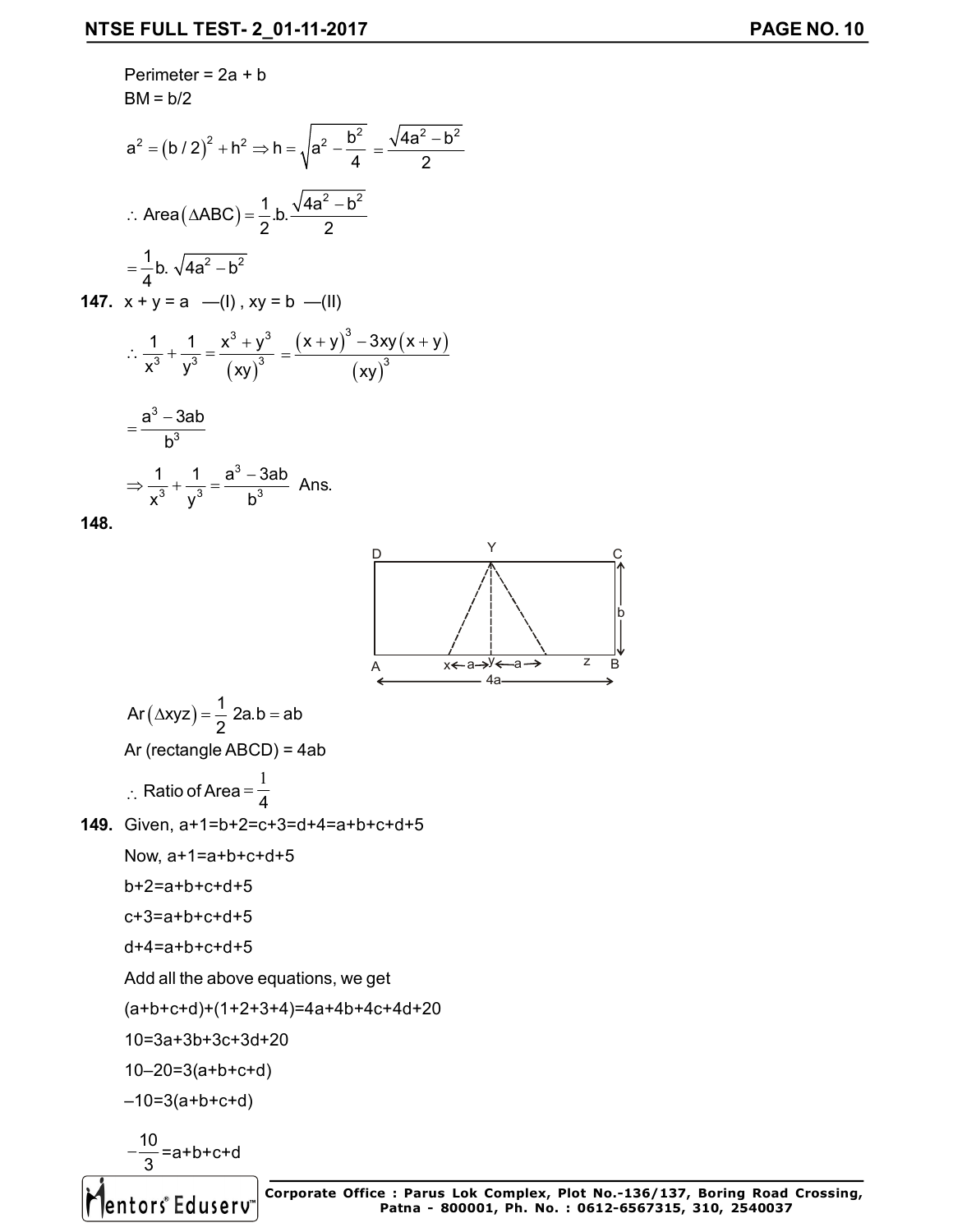**150.** Let O be the centre of  $\Gamma$ . By symmetry O is on the perpendicular bisector of AB. Draw  $\overline{OE} \perp AB$ . Then BE = AB/2 = 1/2. If r is the radius of  $\Gamma$ . We see that OB = 1– r, and OE = r. Using Pythagoras, theorem.

$$
\left(1-r\right)^2=r^2+\left(\frac{1}{2}\right)^2
$$

Simplification gives r = 3/8

**151.**



Area =  $80 \times 42 + \pi \times 21^2 = 3360 + 1386 = 4746$  cm<sup>2</sup>

**152.** 
$$
E = \{1^2, 2^2, 3^2, \dots, 14^2, 15^2\}
$$

$$
\Rightarrow n(E) = 15
$$

 $n(S) = 250$ 

$$
\therefore P(E) = \frac{n(E)}{n(S)} = \frac{15}{250} = \frac{3}{50}
$$

**153.** S = ut

$$
50 \text{ m} = u \times \frac{9}{2}
$$

$$
h = \frac{100}{9} \text{ m/sec} = \frac{100}{9} \times \frac{18}{5} \text{ km/hr}
$$

$$
Speed = u = 40 \text{ km/hr}
$$

**154.**  $\cot^2 \theta \left(1 - 3 \sec \theta + 2 \sec^2 \theta\right) = 1$  and  $\theta > 90^\circ$ ,  $1 - 3 \sec \theta + 2 \sec^2 \theta = \tan^2 \theta = \sec^2 \theta - 1$ 

$$
\Rightarrow \sec^2 \theta - 3 \sec \theta + 2 = 0
$$

 $\Rightarrow$  sec  $\theta$  = 1, 2

$$
\cos\theta=1,
$$

$$
\theta = 2\pi, 0, \frac{\pi}{3}, 2\pi - \frac{\pi}{3}
$$

$$
\theta = 360^{\circ}, 0, 60^{\circ}, 300^{\circ}
$$

1

2

**155.**  $T_n = \sin^n \theta + \cos^n \theta$ 

$$
\frac{T_3 - T_5}{T_1} = \frac{\sin^3 \theta + \cos^3 \theta - \sin^5 \theta - \cos^5 \theta}{\sin \theta + \cos \theta}
$$



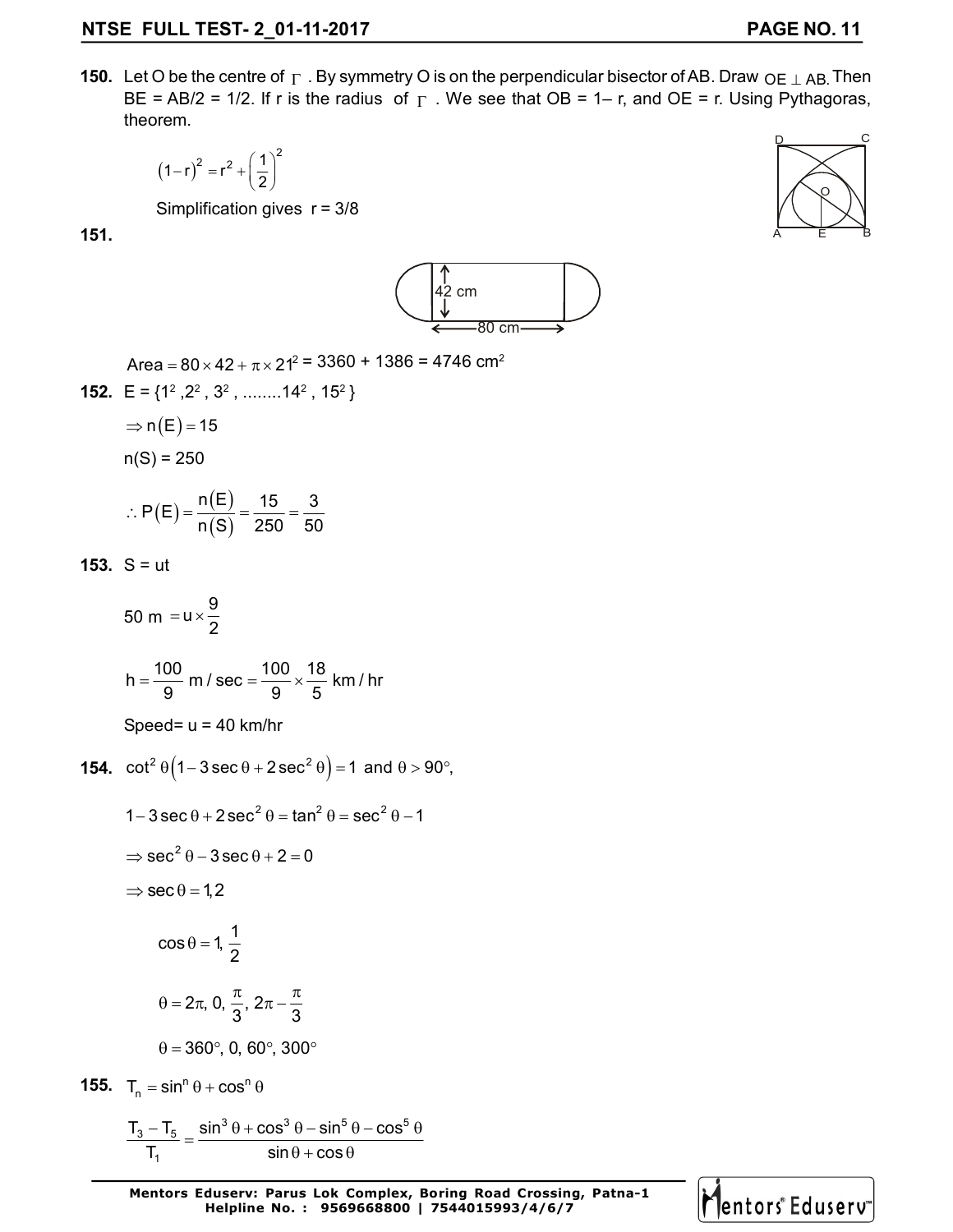$$
\frac{\sin^3 \theta \cos^2 \theta + \cos^3 \theta \sin^2 \theta}{\sin \theta + \cos \theta} = \frac{\sin^2 \theta \cos^2 \theta (\sin \theta + \cos \theta)}{\sin \theta + \cos \theta} = \sin^2 \theta \cos^2 \theta
$$
\n
$$
\frac{T_s - T_7}{T_3} = \frac{\sin^5 \theta \cos^2 \theta - \cos^5 \theta \sin^2 \theta}{\sin^3 \theta + \cos^3 \theta} = \sin^2 \theta \cos^2 \theta
$$
\n
$$
\therefore \text{ Option (A) is correct}
$$
\n**156.**\n
$$
\text{157. } \text{Option (A) is correct}
$$
\n
$$
\text{158. } \text{olution}
$$
\n
$$
\text{159. } \text{From the formula}
$$
\n
$$
\text{150. } \text{From the formula}
$$
\n
$$
\text{151. } \text{From the formula}
$$
\n
$$
\text{152. } \text{From the formula}
$$
\n
$$
\text{153. } \text{From the formula}
$$
\n
$$
\text{154. } \text{From the formula}
$$
\n
$$
\text{155. } \text{From the formula}
$$
\n
$$
\text{156. } \text{From the formula}
$$
\n
$$
\text{157. } \text{151. } \text{H the 155. } \text{H the 156. } \text{H the 157. } \text{H the 157. } \text{H the 158. } \text{H the 158. } \text{H the 159. } \text{H the 150. } \text{H the 151. } \text{H the 151. } \text{H the 152. } \text{H the 153. } \text{H the 154. } \text{H the 155. } \text{H the 156. } \text{H the 157. } \text{H the 158. } \text{H the 159. } \text{H the 150. } \text{H the 151. } \text{H the 152. } \text{H the 153. } \text{H the 154. } \text{H the 155. } \text{H the 156. } \text{H the 157. } \text{H the 158. } \text{H the 158. } \text
$$